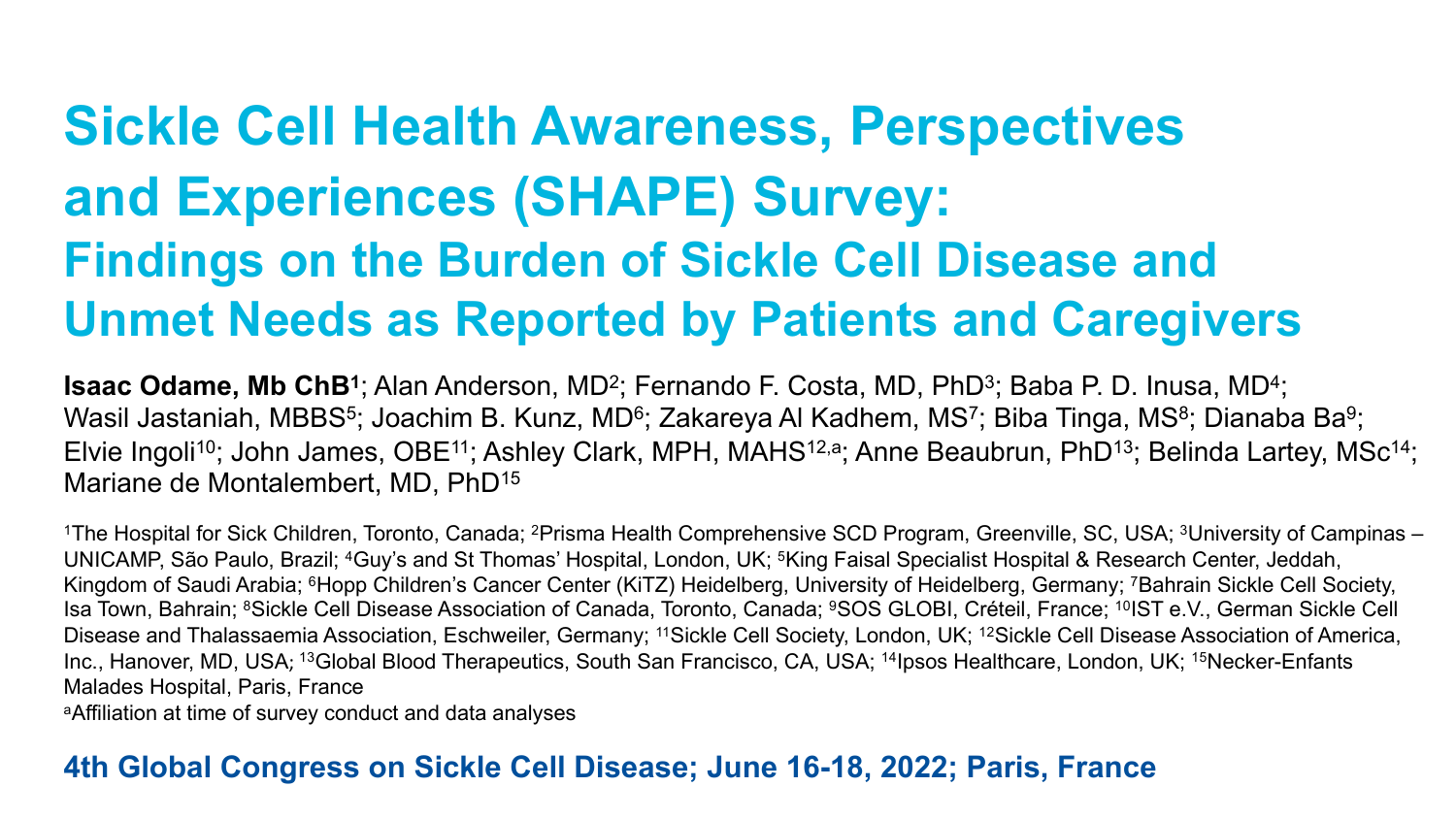### **Disclosures**

#### **Isaac Odame (presenting author)**

• Consultant: Novartis, Global Blood Therapeutics, Novo Nordisk

#### **Alan Anderson**

• Consultant, research support: Global Blood Therapeutics

#### **Fernando F. Costa**

• Consultant: Novartis

#### **Baba P. D. Inusa**

- Educational funding: Global Blood Therapeutics, Celgene, Novartis, AstraZeneca, Bluebird Bio
- Honoraria: Global Blood Therapeutics, Novartis, Cyclerion, Forma Therapeutics, Agios, Nova

#### **Wasil Jastaniah**

• Consultant, honoraria: Novartis, Amgen, Bayer

#### **Joachim B. Kunz**

• Consultant: Novartis, Global Blood Therapeutics, Bluebird Bio

#### **Zakareya Al Kadhem**

• Nothing to disclose

#### **Biba Tinga**

• Nothing to disclose

#### **Dianaba Ba**

• Nothing to disclose

#### **Elvie Ingoli**

• President: IST e.V.; patient representative

#### **John James**

• CEO: Sickle Cell Society

#### **Ashley Clark**

• Consultant: Global Blood Therapeutics, Novo Nordisk

#### **Anne Beaubrun**

• Employee, equity ownership: Global Blood Therapeutics

#### **Belinda Lartey**

• Employee: Ipsos Healthcare

#### **Mariane de Montalembert**

• Consultant: Addmedica, Novartis, Bluebird Bio, Vertex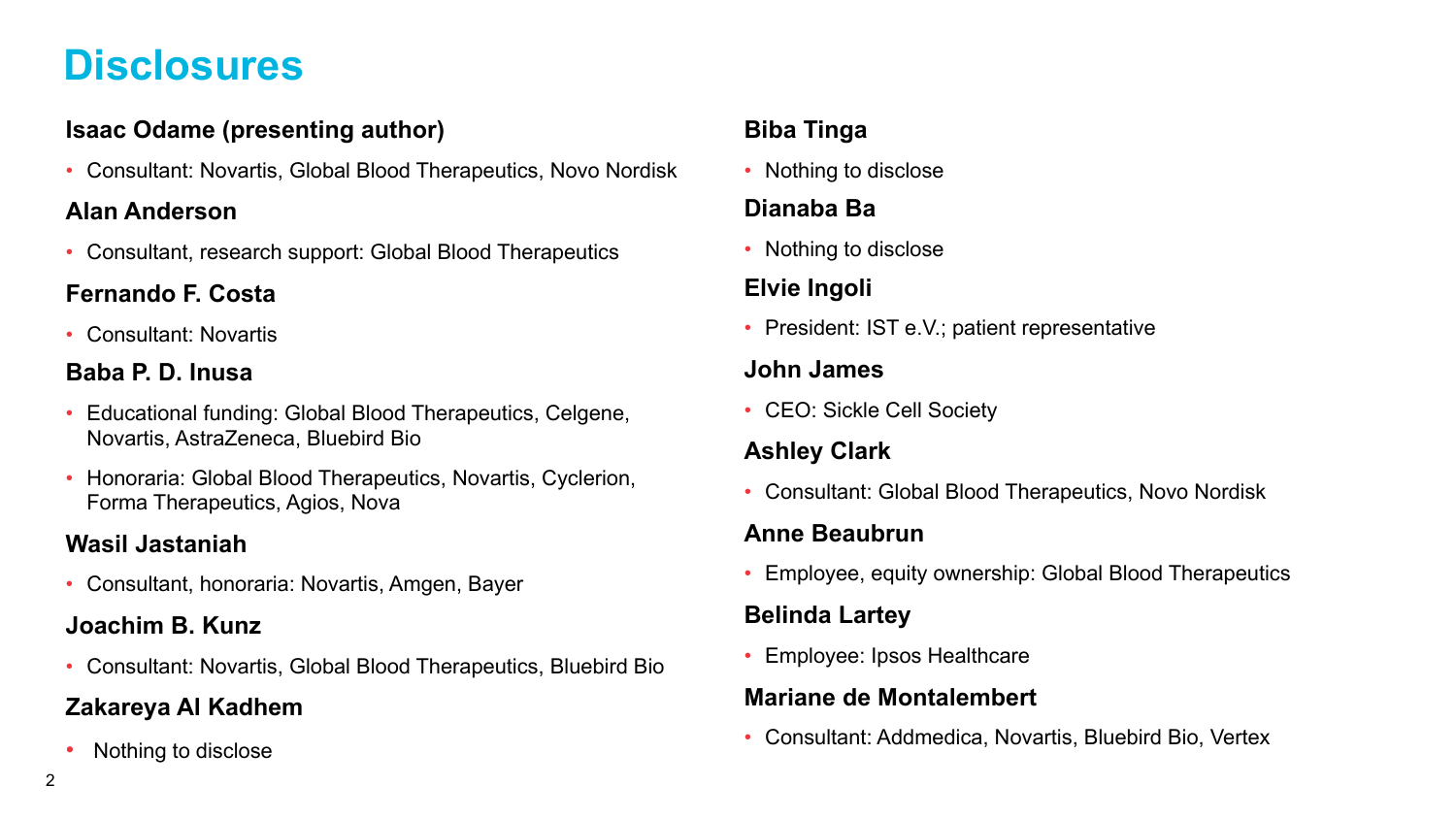## **Background and Objective**



**SCD has a substantial emotional and physical burden on patients and their caregivers.1,2**



**Research on the impacts of SCD on patient and caregiver quality of life is limited,**  including research on the health inequalities faced by different groups around the world.<sup>1</sup>



The limitations in research underscore the need **for greater understanding of the challenges of living with SCD in different communities.** 



**Objective: to broaden the understanding of the global impact of SCD on patients and their caregivers**

SCD, sickle cell disease.

1. Osunkwo I, et al. *Am J Hematol*. 2021;96(4):404-417. 2. Madani BM, et al. *Health Qual Life Outcomes*. 2018;16(1):176.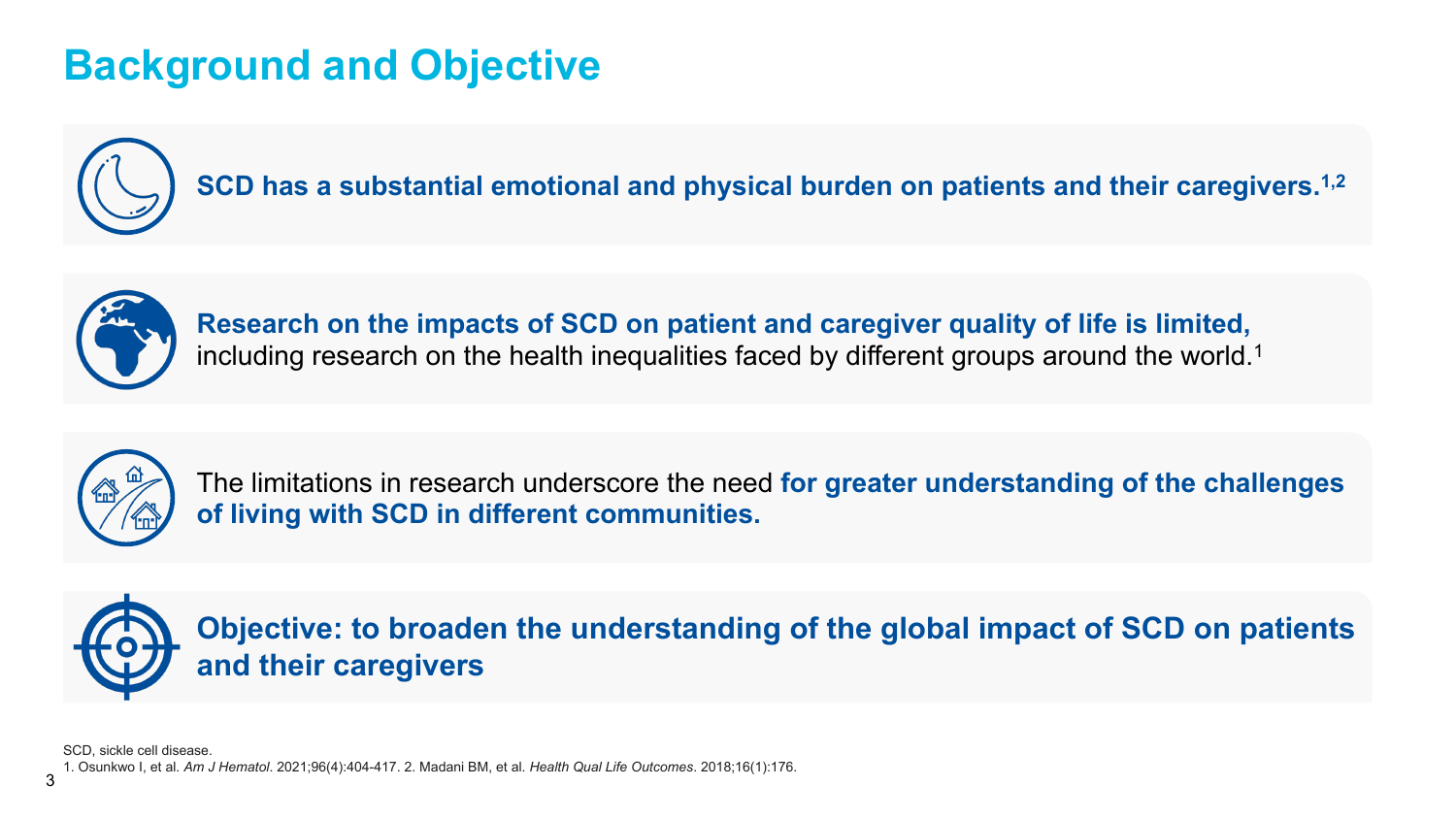### **SHAPE Survey Overview**

#### **Online, quantitative surveys to investigate:**



• The experiences and unmet needs of **people living with SCD**

• The unmet needs of **those caring for** and **treating**  people living with SCD

Samples of patients, caregivers, and HCPs included:

**1. Patients:** diagnosed with SCD by an HCP and aged ≥12 years



**2. Caregivers:** caring for someone diagnosed with SCD and aged ≥18 years

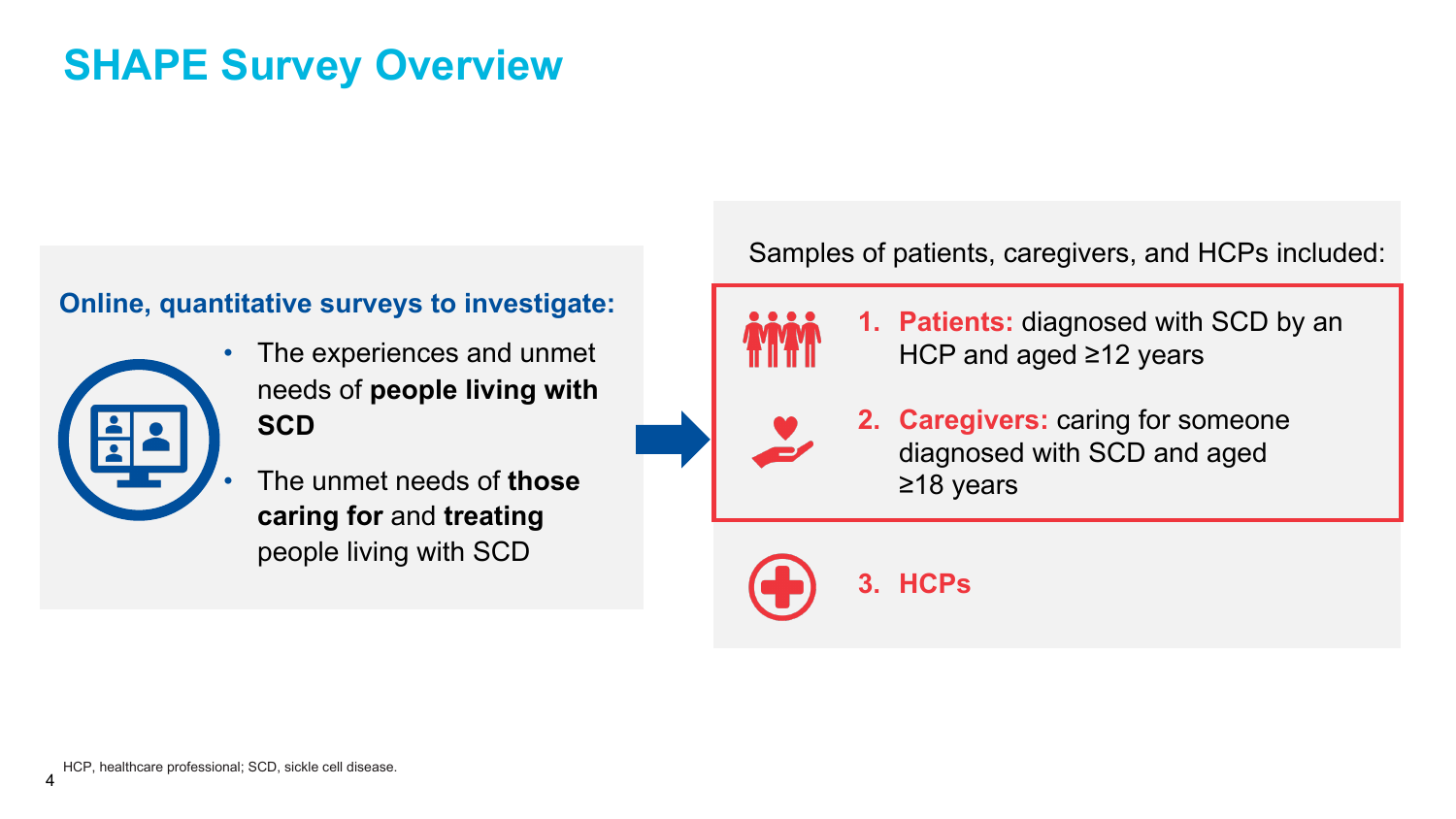### **Patient and Caregiver Population by Country**

#### **A total of 919 patients and 207 caregivers completed the survey.**

|                   | <b>USA</b>   | <b>UK</b>     | <b>Brazil</b>           | <b>France</b> | <b>Saudi</b><br><b>Arabia</b> | <b>United</b><br><b>Arab</b><br><b>Emirates</b> |            |            | Canada   Bahrain Germany | <b>Oman</b>    | <b>TOTAL</b> |
|-------------------|--------------|---------------|-------------------------|---------------|-------------------------------|-------------------------------------------------|------------|------------|--------------------------|----------------|--------------|
|                   |              | $\frac{N}{N}$ | $\hat{\mathbf{\Theta}}$ |               | B(X)<br>$-\rightarrow$        |                                                 |            |            |                          |                |              |
| <b>Patients</b>   | 295<br>(32%) | 151<br>(16%)  | 151<br>$(16\%)$         | 122<br>(13%)  | 70<br>(8%)                    | 46<br>(5%)                                      | 32<br>(3%) | 19<br>(2%) | 18<br>(2%)               | 15<br>(2%)     | 919          |
| <b>Caregivers</b> | 30<br>(14%)  | 30<br>(14%)   | 50<br>(24%)             | 29<br>(14%)   | 25<br>(12%)                   | 17<br>(8%)                                      | 10<br>(5%) | 8<br>(4% ) | 8<br>(4%)                | $\overline{0}$ | 207          |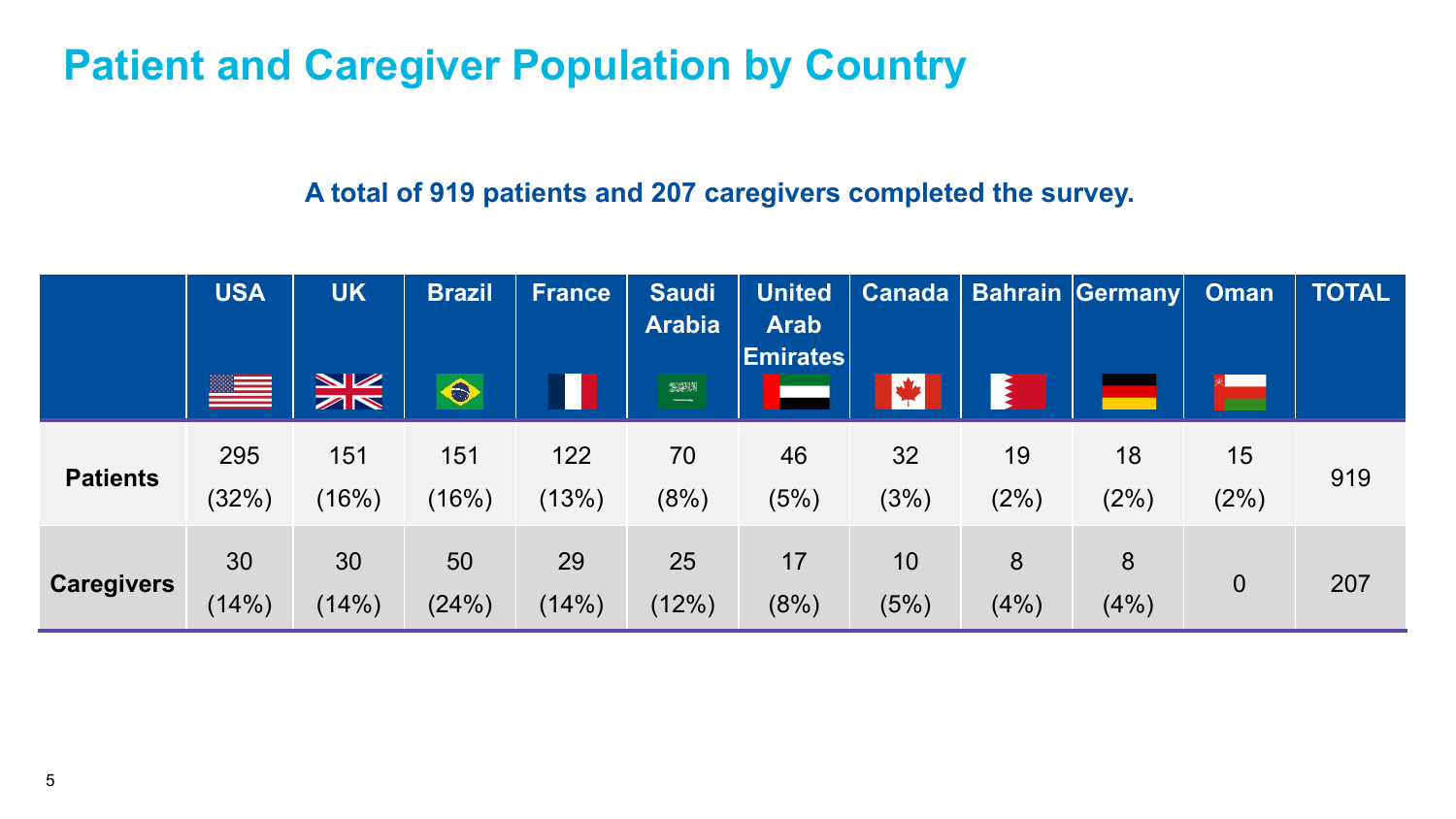# **Sociodemographic Information for Patients and Caregivers**

| <b>Characteristic</b>                        | Patients (n=919) | <b>Caregivers (n=207)</b> |  |  |
|----------------------------------------------|------------------|---------------------------|--|--|
| Age, mean, years                             | 32.3             | 39.1                      |  |  |
| 12 to $<$ 18, n $(\%)$                       | 64 $(7)$         | $\overline{0}$            |  |  |
| 18 to 39, $n$ $%$                            | 648 (71)         | 111(54)                   |  |  |
| $≥40$ , n $(%$                               | 207 (23)         | 96 (46)                   |  |  |
| Gender identity, n (%)                       |                  |                           |  |  |
| Male                                         | 257 (28)         | 55(27)                    |  |  |
| Female                                       | 659 (72)         | 149 (72)                  |  |  |
| Other/prefer not to say                      | 3(5)             | 3(1)                      |  |  |
| Current employment/educational status, n (%) |                  |                           |  |  |
| Working                                      | 465 (51)         | 143 (69)                  |  |  |
| Full-time                                    | 257 (28)         | 83 (40)                   |  |  |
| Part-time or self-employed                   | 208 (23)         | 60 (29)                   |  |  |
| <b>Student</b>                               | 170 (18)         | 7(3)                      |  |  |
| <b>Retired</b>                               | 34(4)            | 7(3)                      |  |  |
| Unemployed/not working                       | 274 (30)         | 54 (26)                   |  |  |
| Don't know/prefer not to say                 | 11 $(1)$         | 0                         |  |  |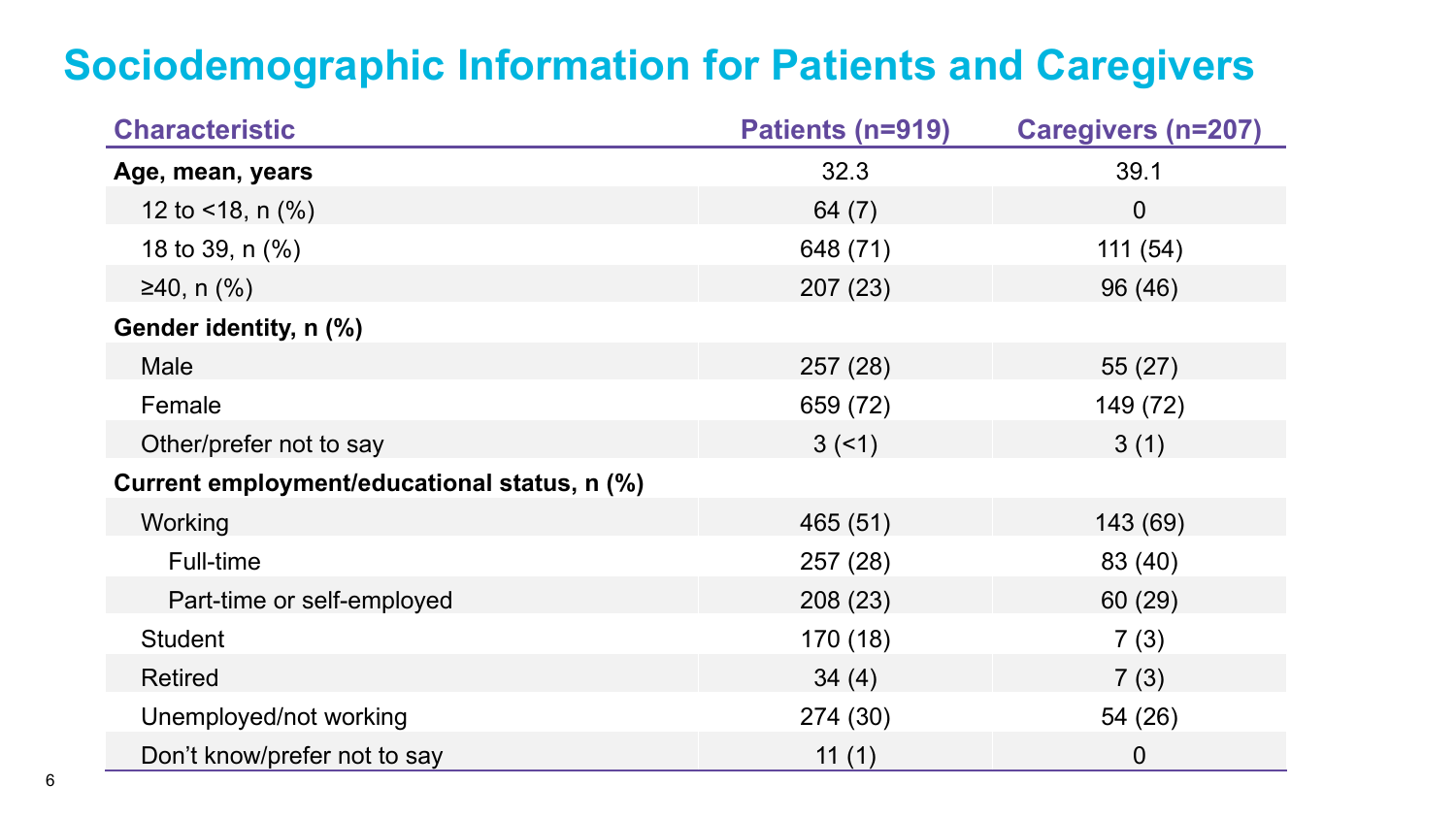# **Patient Symptoms and Impacts on Patients and Caregivers**

#### **Top Symptoms Experienced by Patients in the Past Year (Occurring in ≥50% of Patients) and Reported by Caregivers as Having the Greatest Impact on Their Lives**



• **Fatigue** was the symptom experienced by the most patients in the past year and was reported as having the greatest impact on caregivers' lives.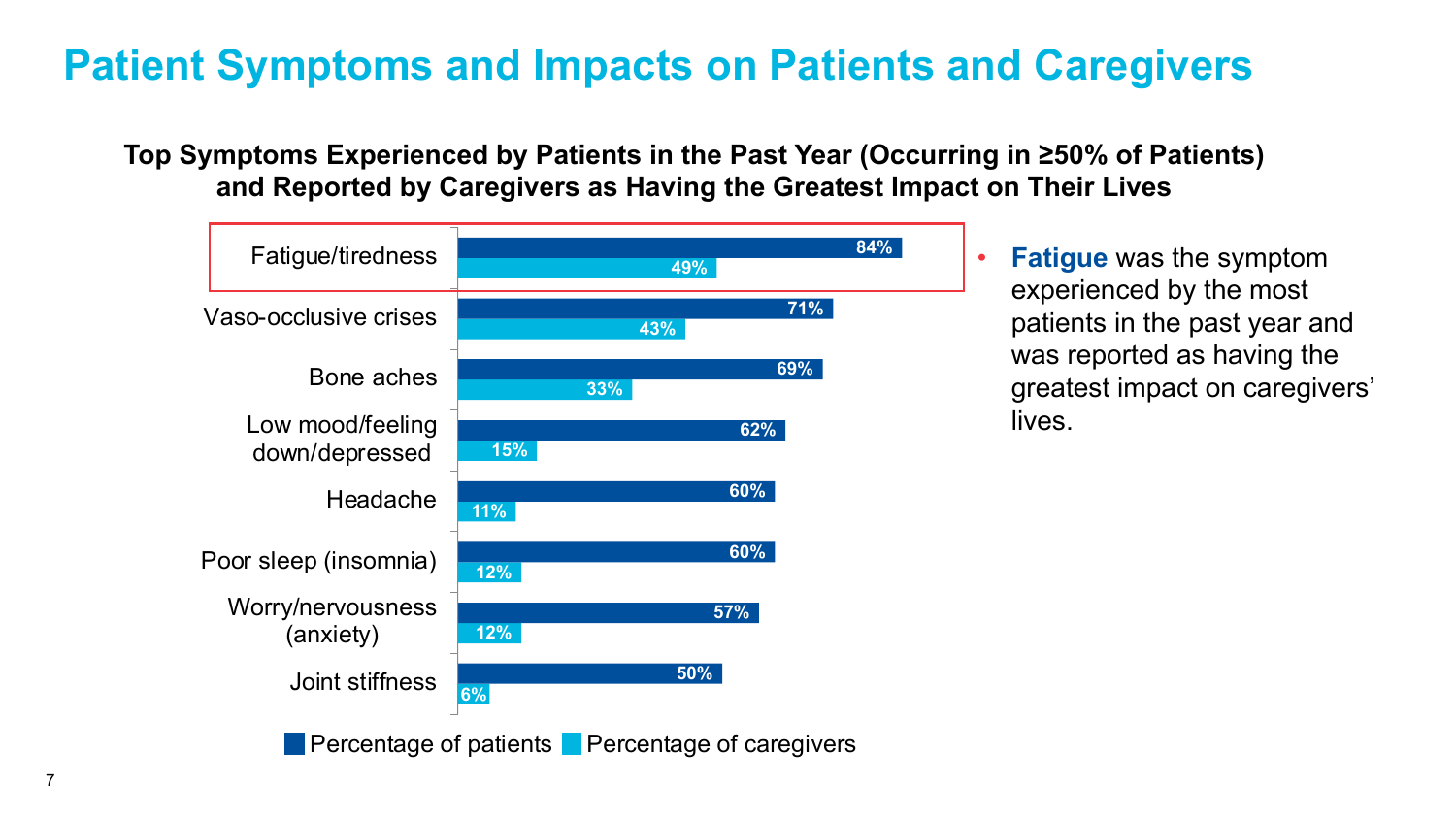### **Patient Symptoms and Impacts on Patients and Caregivers** *(continued)*

**Top Symptoms Experienced by Patients in the Past Year (Occurring in ≥50% of Patients) and Reported by Caregivers as Having the Greatest Impact on Their Lives**



• **Fatigue/tiredness and VOCs** had the greatest impact on patients' ability to attend and be successful at school/work and on their earning potential.

#### **Impact of Symptoms on Patient QOL**



QOL, quality of life; VOC, vaso-occlusive crisis.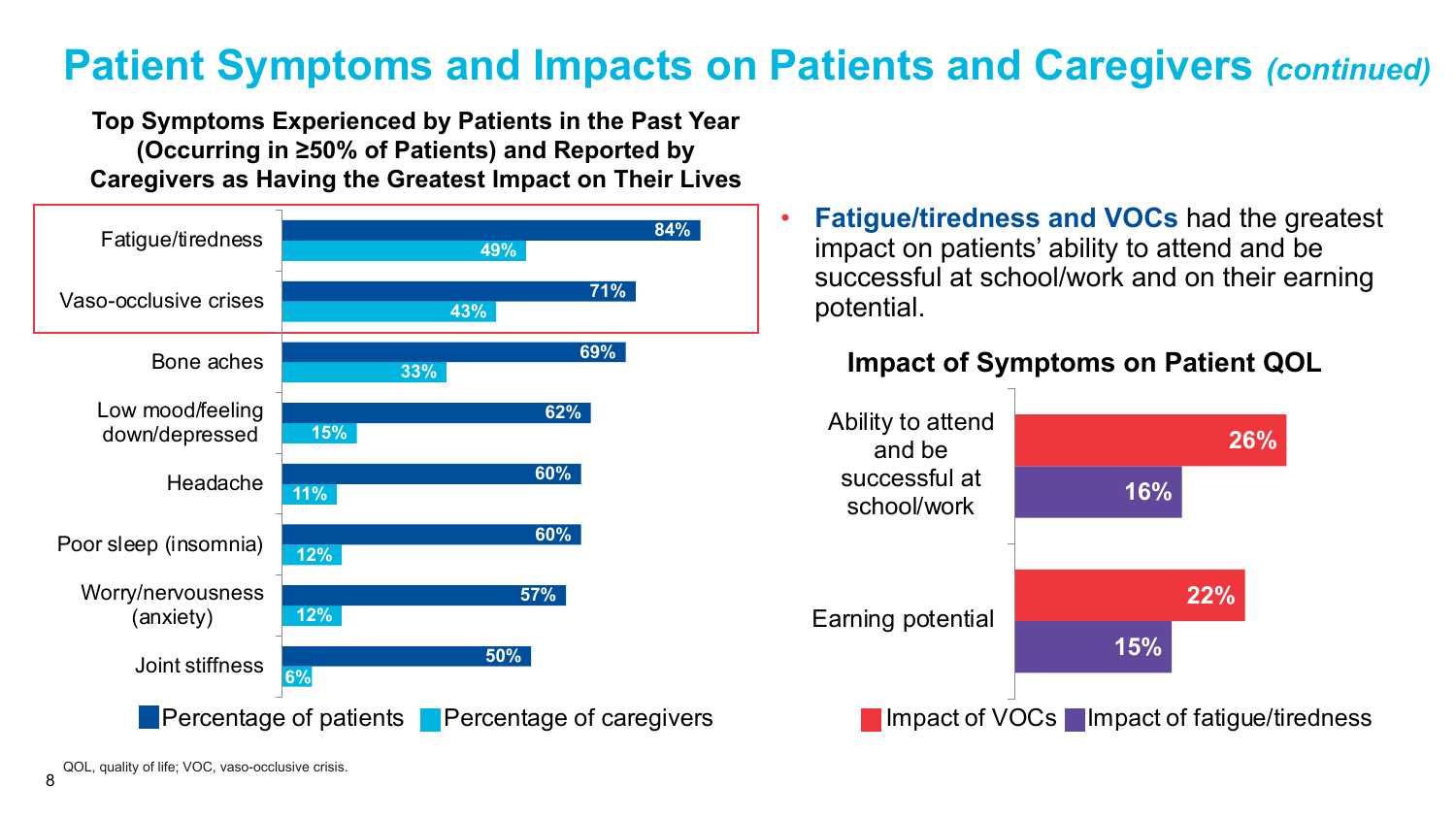### **Patient Symptom Impacts on Caregivers' Lives**

#### **Most Impacted Areas of Caregivers' Lives**



• Over half of caregivers reported that patient symptoms impacted various aspects of their lives, such as their **career and education, health, and overall well-being.**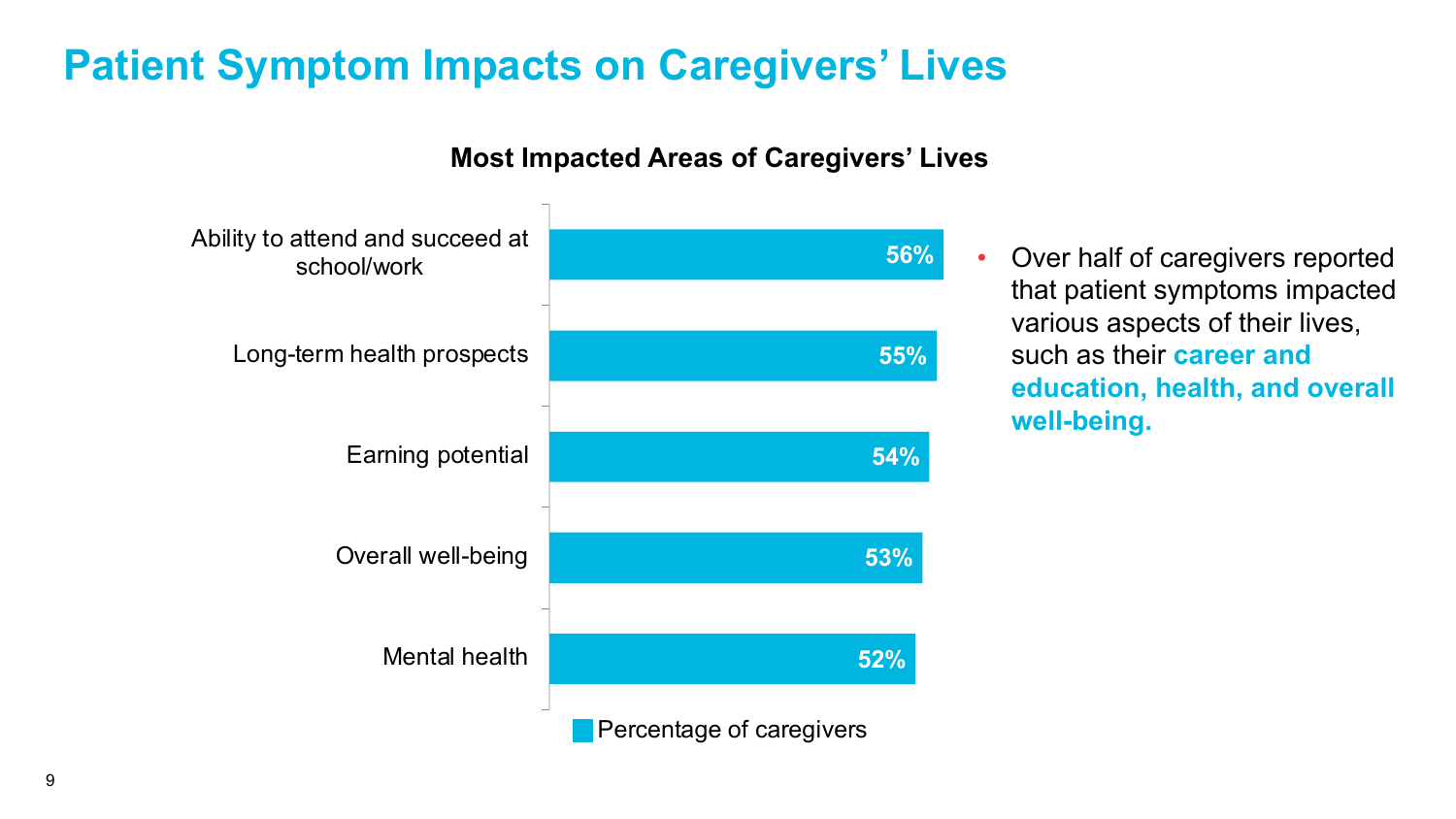### **Missed Days of School/Work**

#### **23% 53% 35% 65%** Missed at least 1 week of school/work Missed some school/work **Percentage of patients Percentage of caregivers Patients and Caregivers Who Missed School/Work in the Past Month Average Days of School/Work Missed in the Past Month 7.5 days 5.0 days Patients Caregivers**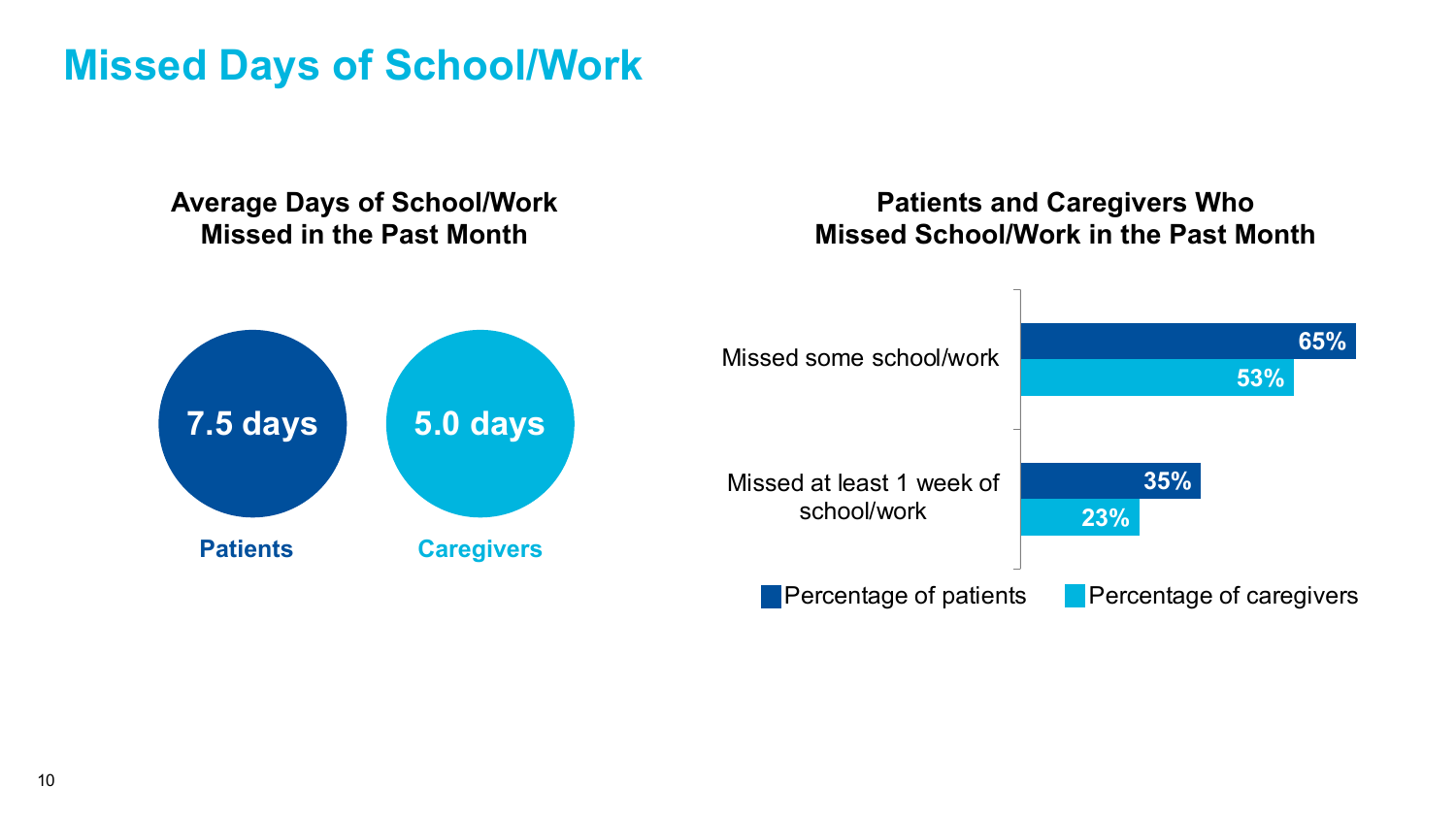### **Patient Perceptions of SCD Treatments**

#### **Patients Who Agreeda With the Following Statements Regarding SCD Treatments**



aPercentages reflect patients who answered "somewhat agree" or "strongly agree" to this statement.

SCD, sickle cell disease.

11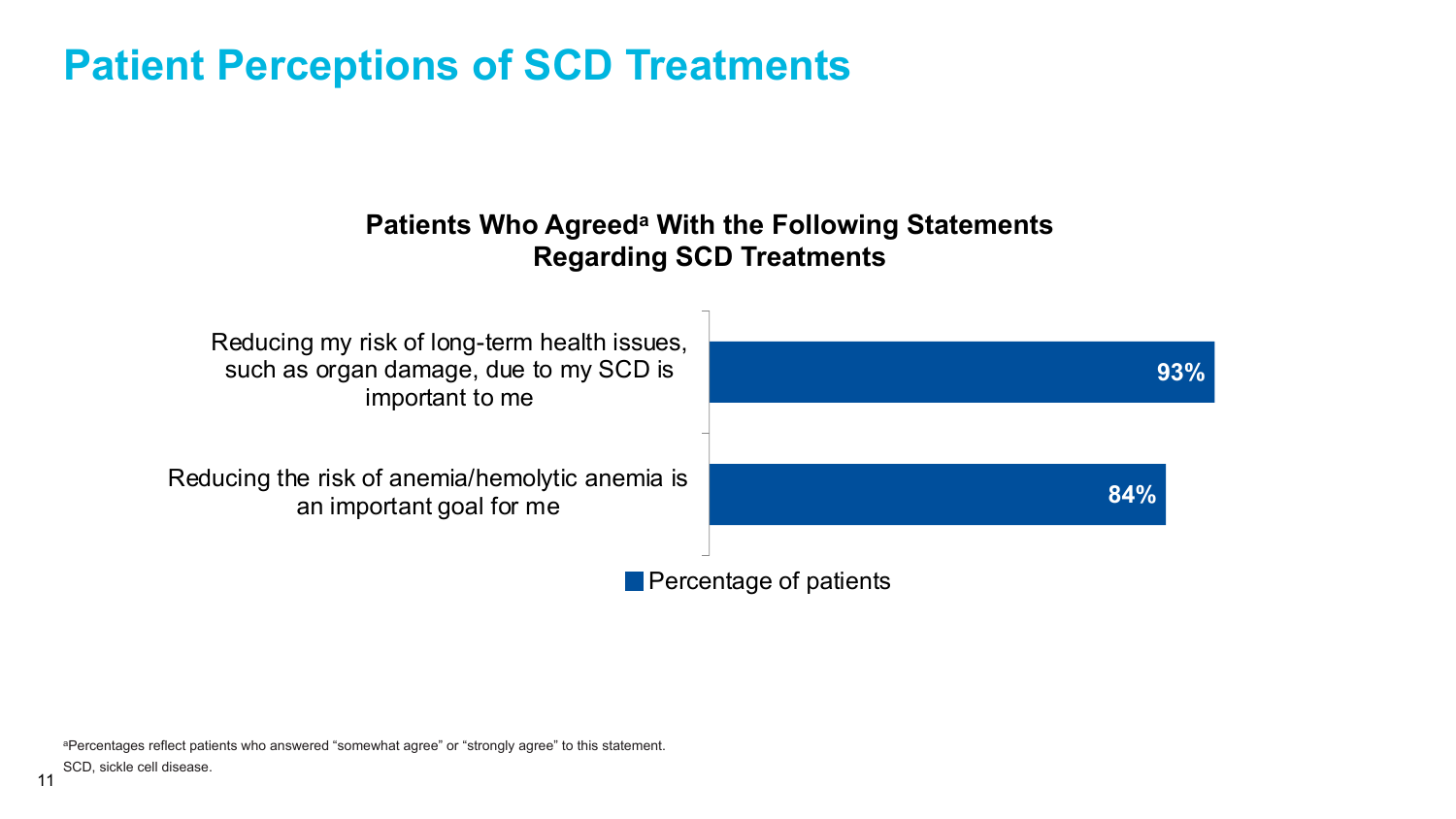## **Patient Relationship With HCPs**

### **Patients Who Agreeda With the Following Statements Regarding HCPs**

**by Specialty**

I trust that this HCP will offer me new treatment options for SCD as they become available

I feel that this HCP is focused on addressing the long-term impact of SCD

I believe I have experienced poor care in the past because this HCP had a lack of knowledge about SCD

I have experienced not being believed about a symptom of my SCD by this **HCP** 

There have been times when I felt that I was treated as a drug seeker by this **HCP** 

**Specialist doctor General practicioner/family doctor ER doctors/nurses** 



• Patients reported more positive experiences with their **specialist doctors** compared with FR HCPs

aPercentages reflect patients who selected the HCPs that this statement applied to regarding their experiences.

ER, emergency room; HCP, healthcare professional; SCD, sickle cell disease.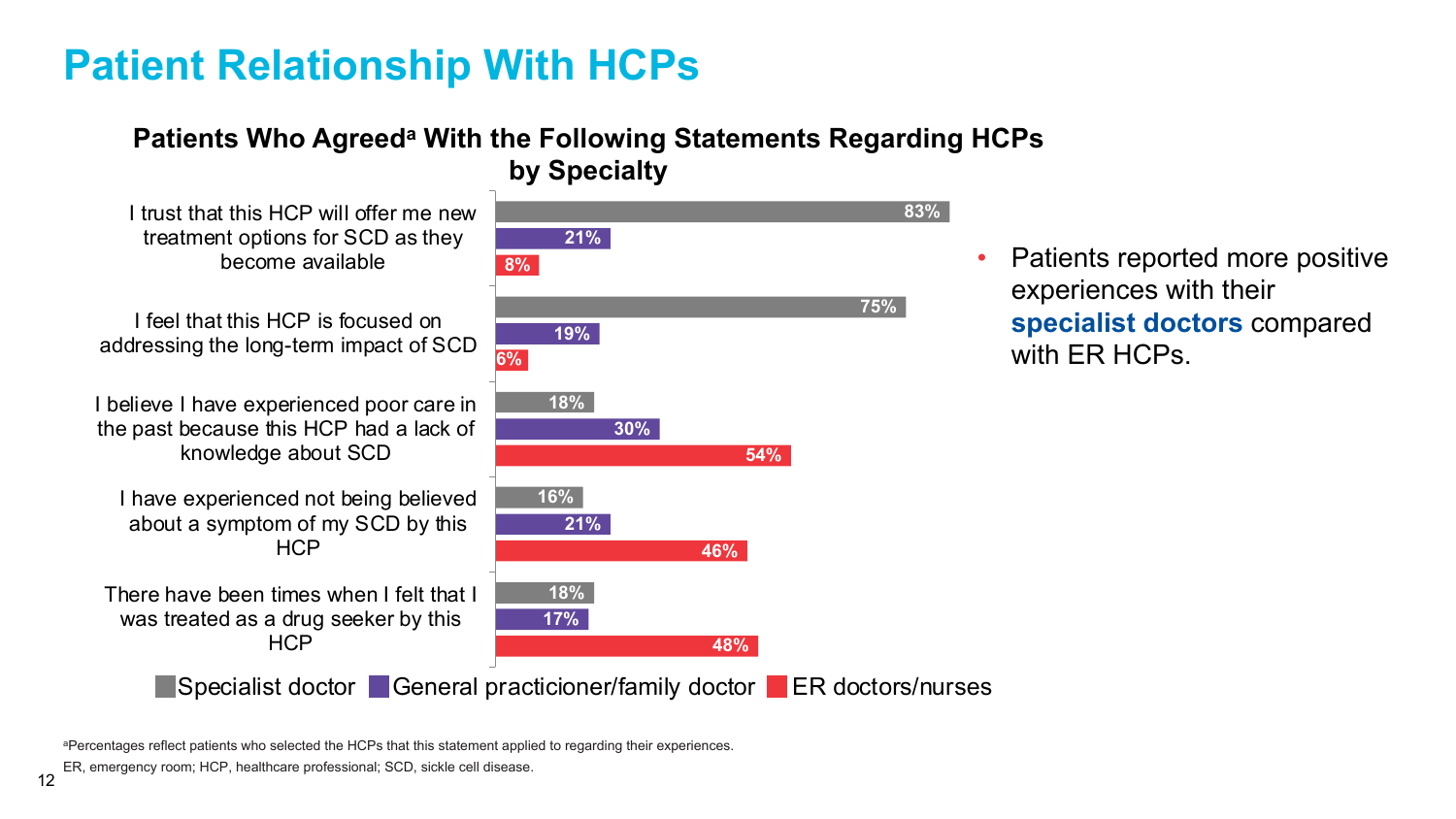### **Disease Impact on Patients' Mental Health**

- In addition to physical symptoms, SCD impacts **QOL**  through patients' emotional well-being and self-esteem.
- **Mental health symptoms affected the majority of** patients with SCD in the past year: 62% with depression/low mood/feeling down and 57% with worry/nervousness.
- **Depression/low mood/feeling down affected patients':**
	- Mental health (24%)
	- Self-esteem (18%)
	- Relationships/potential relationships (14%)
	- Family (13%)
	- Optimism about their future (12%)

#### **Patients Who Experienced Poor Mental Health Symptoms in the Past Year**

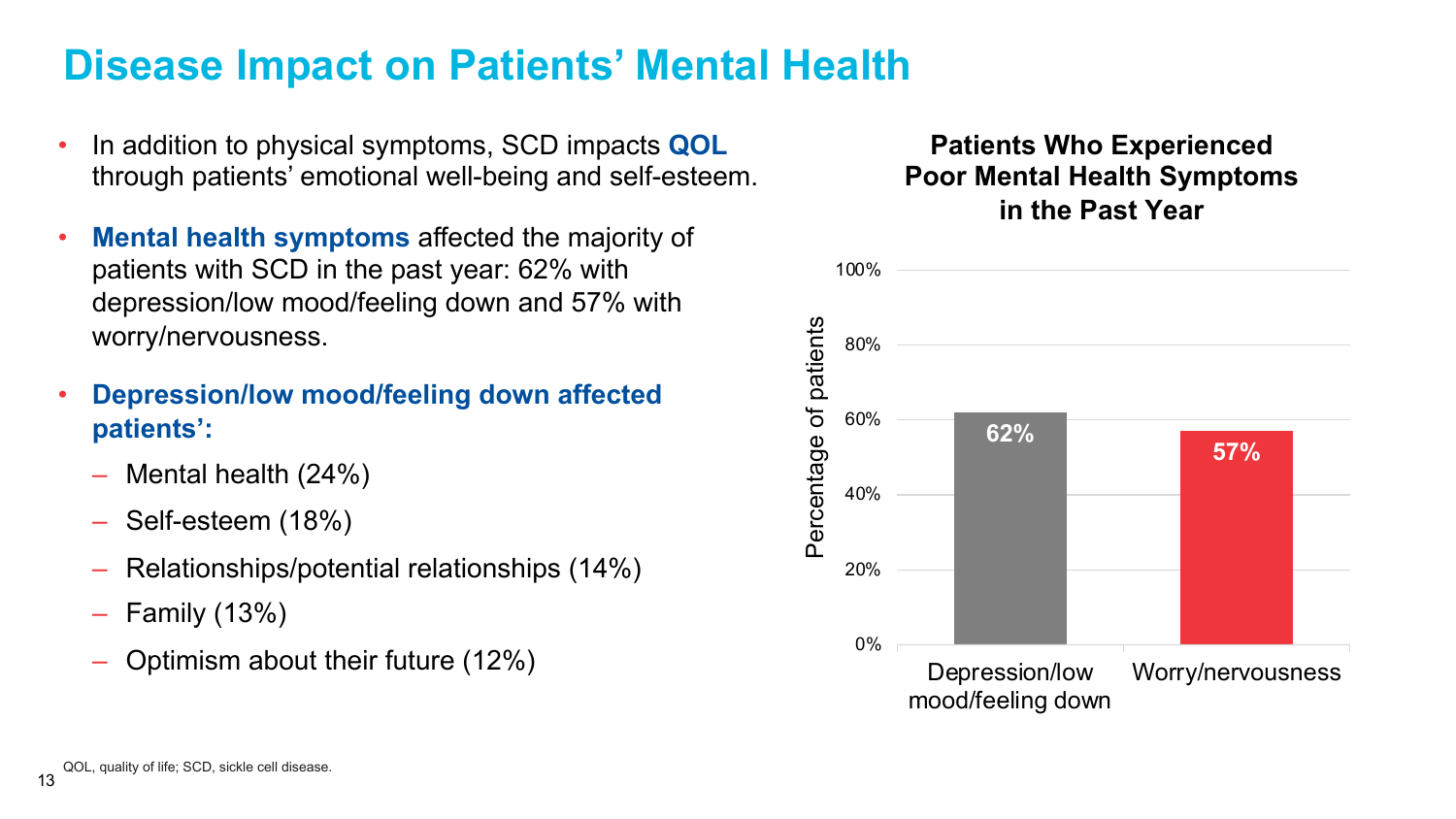### **Conclusions**

- These findings provide insight on the broad impacts of SCD and highlight areas that need more support or improvement:
	- Tools that address fatigue/tiredness and therapies that reduce the frequency of VOCs
	- Better recognition of the impact of SCD on caregivers' careers and well-being
	- Support for patients who feel they have received poor treatment
	- Resources to improve patients' mental health
	- Resources to increase ER HCPs' knowledge and understanding of SCD and patients with SCD